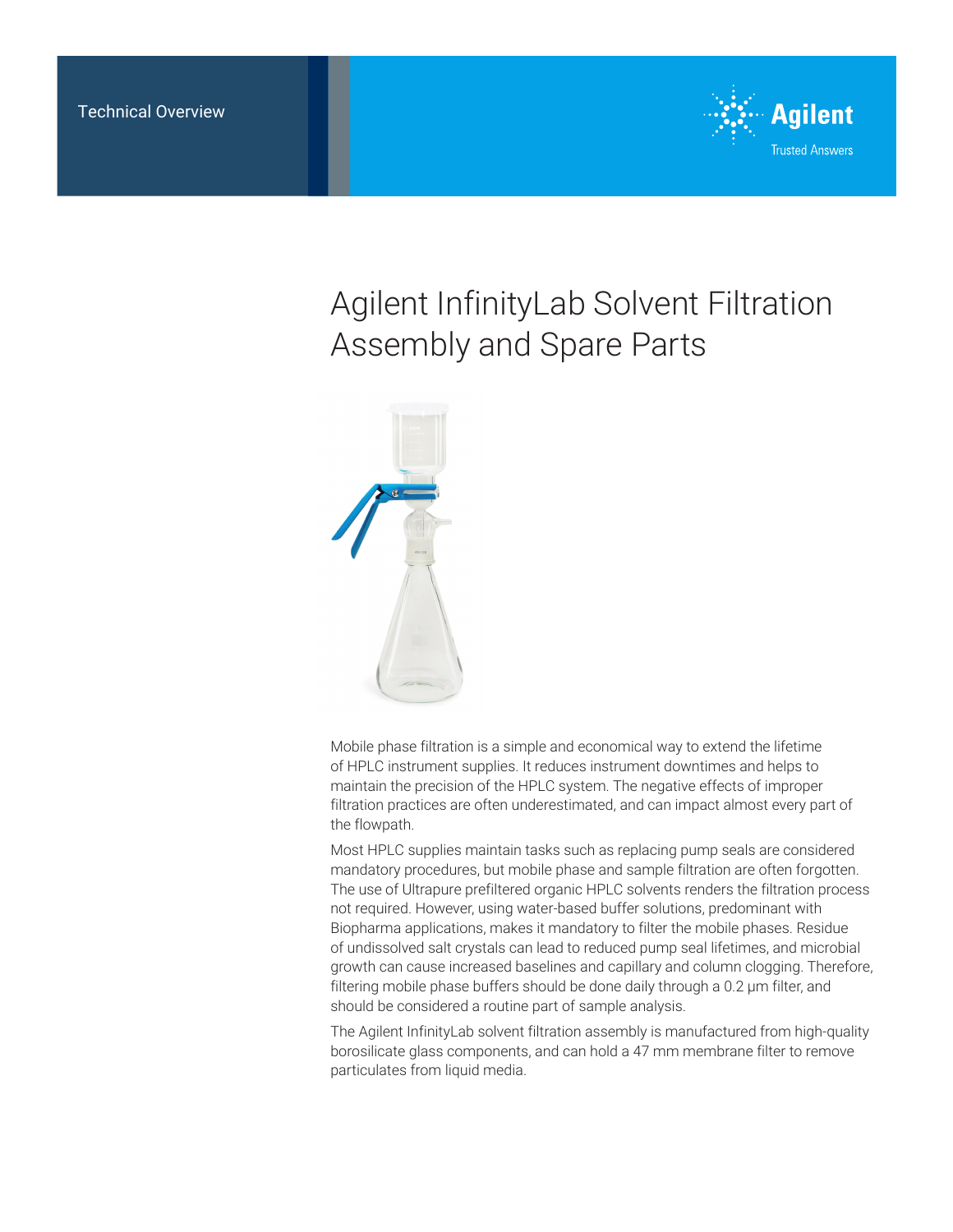The Agilent InfinityLab solvent filtration assembly is an optimal tool to generate suitable solvents for your HPLC applications.

# **Specifications**

- 100% borosilicate glass with fritted glass filter base and integrated vacuum connector
- Anodized aluminum spring clamp
- Compatible with Agilent 47 mm filter membranes
- Effective filtration area: 9.6 cm<sup>2</sup>
- Funnel capacity: 250 mL
- Flask capacity: 1 L (2 L optional)

| Description                                                                                                              |       | <b>Part Number</b> |
|--------------------------------------------------------------------------------------------------------------------------|-------|--------------------|
| InfinityLab solvent filtration assembly (includes 250 mL funnel,<br>membrane holder base, 1 L flask, and aluminum clamp) |       | 5191-6776          |
| InfinityLab solvent filtration 250 mL glass funnel                                                                       |       | 5191-6777          |
| InfinityLab solvent filtration membrane filter holder glass base                                                         | 40/30 | 5191-6778          |
| InfinityLab solvent filtration anodized aluminum clamp                                                                   |       | 5191-6779          |
| InfinityLab solvent filtration 1,000 mL glass flask                                                                      |       | 5191-6780          |
| InfinityLab solvent filtration 2,000 mL glass flask (optional)                                                           |       | 5191-6781          |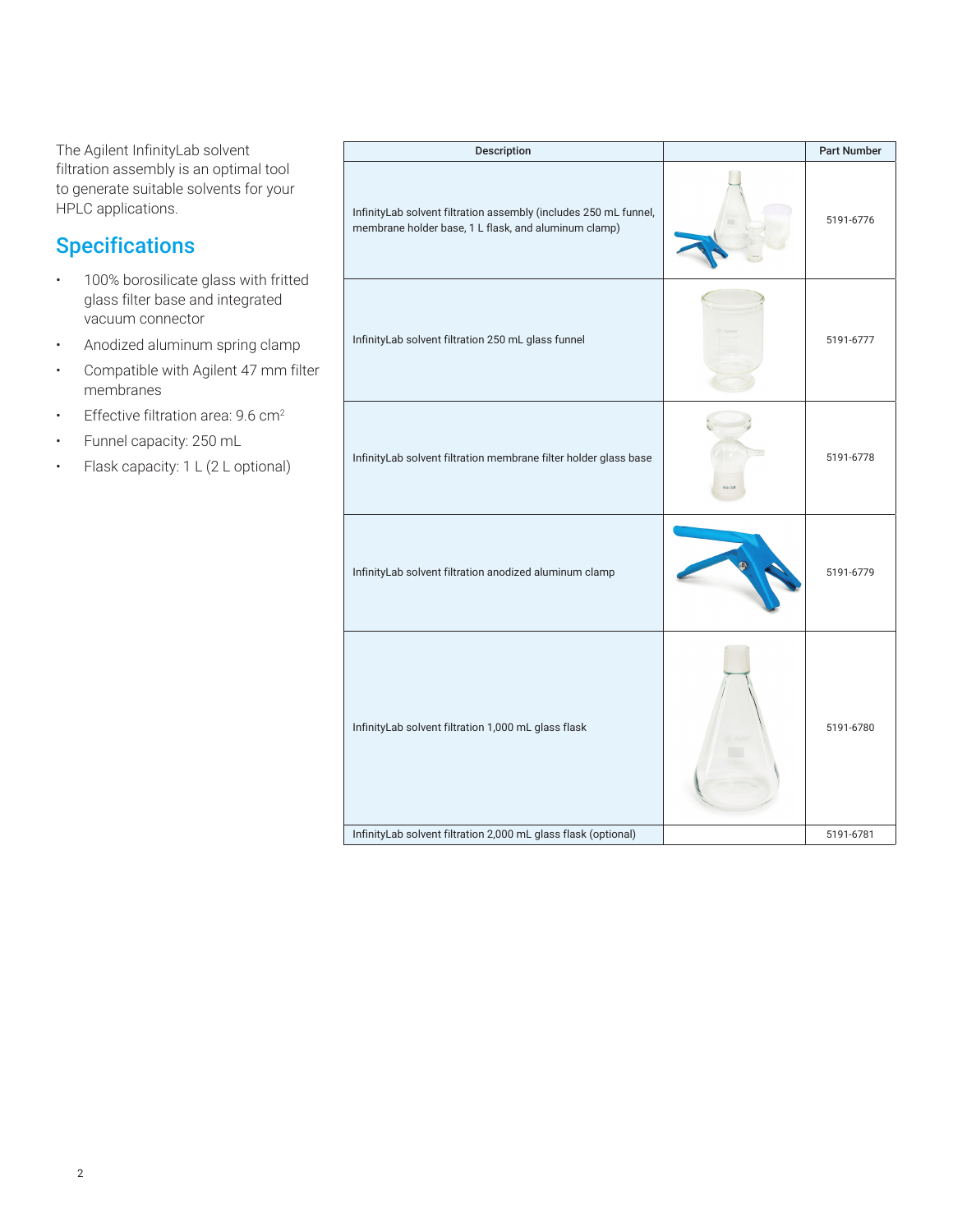## Compatible Agilent 47 mm solvent filtration membranes

### Regenerated cellulose (RC)

- Hydrophilic membrane for general solvent filtration purposes. pH resistance 3 to 12.
- Ideal membrane for HPLC mobile phase filtration
- **Nonsterile**

#### Available in two sizes

| <b>Description</b>                                                               | <b>Part Number</b> |
|----------------------------------------------------------------------------------|--------------------|
| Regenerated cellulose filter membrane, 47 mm diameter, 0.45 um pore size, 100/pk | 5191-4337          |
| Regenerated cellulose filter membrane, 47 mm diameter, 0.20 µm pore size, 100/pk | 5191-4340          |

### Nylon (polyamide)

- Hydrophilic membrane suitable for particle removement of alkaline solutions and organic solvents
- Nonsterile

Available in two sizes

| <b>Description</b>                                               | <b>Part Number</b> |
|------------------------------------------------------------------|--------------------|
| Nylon filter membrane, 47 mm diameter, 0.45 um pore size, 100/pk | 5191-4338          |
| Nylon filter membrane, 47 mm diameter, 0.20 um pore size, 100/pk | 5191-4341          |

### PTFE (polytetrafluorethylene)

- Hydrophobic membrane with excellent chemical resistance and pH compatibility of pH 1 to 14
- Membrane needs to get prewetted with alcohols before filtering aqueous solutions.
- Nonsterile

Available in two sizes

| <b>Description</b>                                              | <b>Part Number</b> |
|-----------------------------------------------------------------|--------------------|
| PTFE filter membrane, 47 mm diameter, 0.45 um pore size, 100/pk | 5191-4336          |
| PTFE filter membrane, 47 mm diameter, 0.20 um pore size, 100/pk | 5191-4339          |